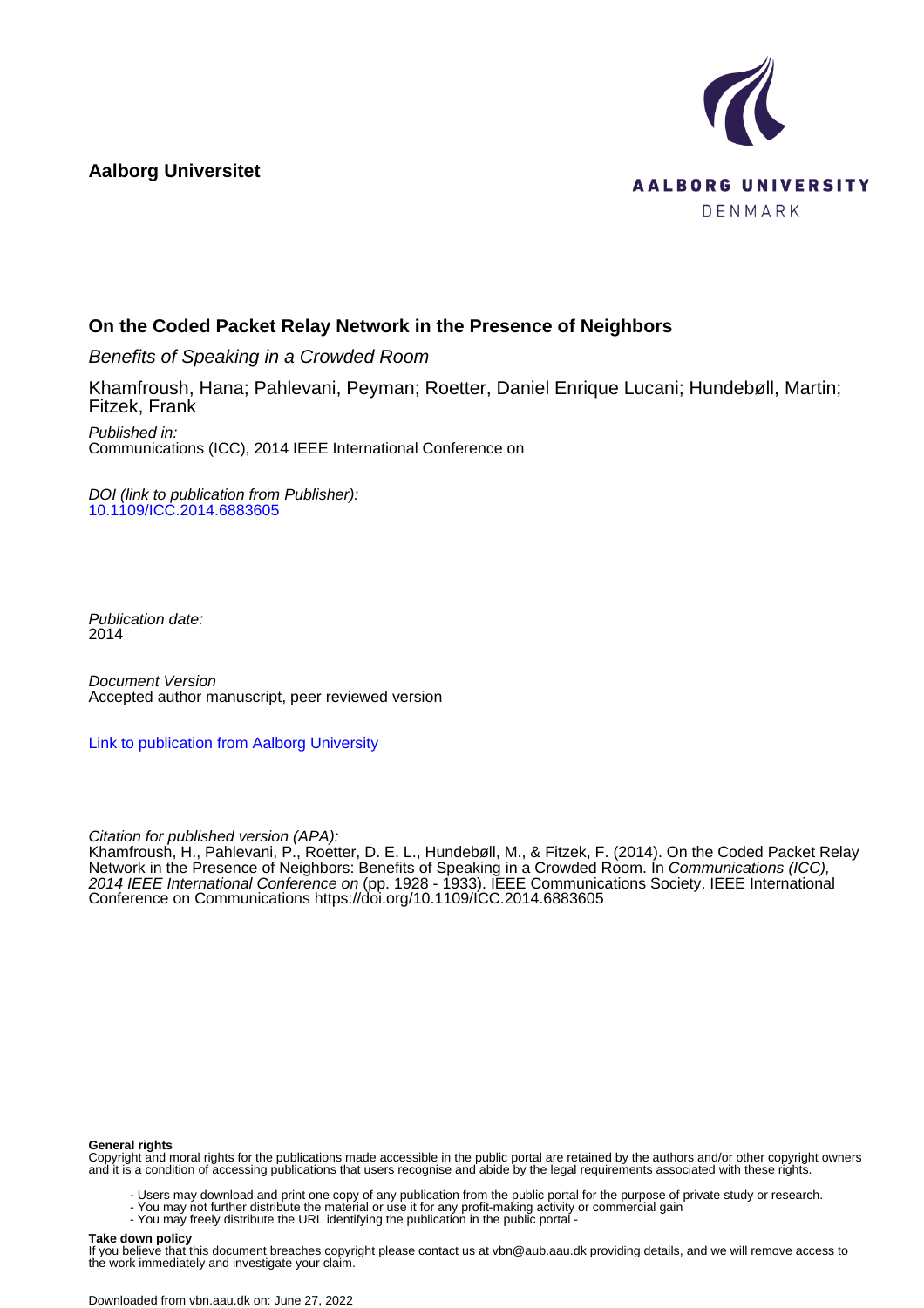# On the Coded Packet Relay Network in the Presence of Neighbors: Benefits of Speaking in a Crowded Room

Hana Khamfroush<sup>1</sup>, Peyman Pahlevani<sup>2</sup>, Daniel E. Lucani<sup>2</sup>, Martin Hundebøll<sup>2</sup>, Frank H. P. Fitzek<sup>2</sup>

<sup>1</sup> Instituto de Telecomunicações, Universidade do Porto, Porto, Portugal

<sup>2</sup>Department of Electronic Systems, Aalborg University, Denmark

Email: hana.khamfroush@fe.up.pt; {pep, del, mhu, ff}@es.aau.dk

*Abstract*—This paper studies the problem of optimal use of a relay for reducing the transmission time of data packets from a source to a destination using network coding. More importantly, we address an effect that is typically overlooked in previous studies: the presence of active transmitting nodes in the neighborhood of such devices, which is typical in wireless mesh networks. We show that in systems with a fair medium access control mechanism (MAC), the use of a relay in a crowded medium brings forth considerable and unforeseen improvements, including up to 3.5x gains in terms of throughput compared to using only the direct link in some of our examples, and a considerable extension of the operating region where using a relay is beneficial. The problem is formulated as a Markov Decision Process (MDP) and numerical results are provided comparing simple, close–to–optimal heuristics to the optimal scheme.

#### I. INTRODUCTION

The broadcast nature of wireless channels, which allows potentially all nodes in the transmission range to receive the packets, has opened a series of potential advantages and challenges in the use of the transmission medium in wireless networks. In fact, exploiting relay nodes to improve performance of a single transmission link has been the focus of research under different contexts, but particularly at the physical (PHY) layer, for several decades. The advent of network coding (NC) [1] offers a key mechanism to exploit the benefits of a relay with packet–level interactions, instead of tailored PHY layer mechanisms, by providing a richer, controllable and throughput optimal alternative to simply repeating the same data packet from the relay. The use of random linear network coding (RLNC) [2] allows the system to improve performance requiring minimal if any coordination between relay and source. Nodes need only combine data packets linearly in a finite field using coding coefficients drawn uniformly at random from the elements of the field.

Recent results focused on the coded erasure relay channel, e.g., [3], [4], have studied both performance benefits as well as where and how much to code in this simple network. [5], [6] investigate the problem of relaying from a physical layer perspective for multiple users and multiple relays. Taking a step further, PlayNCool [7], [8] provided more practical mechanisms for exploiting relays in a wireless mesh network to reinforce links chosen by an underlying routing mechanism. This contrasted with previous approaches, e.g., [9], [10], which focused on defining their own routing scheme. Another



Fig. 1: A coded packet relay network with neighbors. All nodes share a single transmission channel.

interesting feature of [7], [8] is the potential increase in performance due to neighboring nodes.

Inspired by the flow analysis and simulations in [7], [8], we aim at determining the optimal performance in terms of total transmission time to solve the scenario depicted in Fig. 1. Our problem focuses on determining the optimal transmission policy to send  $M$  data packets from  $S$  to  $D$  with the help of R and in the presence of  $X - 1$  active neighbors sharing the same channel. To the best of our knowledge, this is the first in–depth analytical work looking at this problem and one that will allow us to understand if the heuristics proposed in [7], [8] have close–to–optimal performance. Seeking to understand the effect of neighboring nodes on the performance of the packet erasure relay channel, we make the following contributions:

- Mathematical Analysis: we model the problem as a Markov Decision Process (MDP). The cost of packet transmission is defined as the number of time slots that is used to send packets plus the number of time slots that the sender needs to wait in order to have a time slot allocated to it. For simplicity, we assume a dynamic TDMA medium access control (MAC), although random access can also be modeled with our approach albeit with additional complexity.
- Numerical Results and Comparison to Heuristics: we calculate the expected completion time for different scenarios, e.g, different number of neighbors, different number of packets, different erasure probabilities of the links between source, relay, and destination. These results shows two key and counter–intuitive results. First, that the judicious use of a relay can provide gains of up to 3.5x with respect to the use of the direct link. Second, that the operating region where the relay provides benefits can be significantly extended with respect to the result in [3]

This work was supported in part by the Green Mobile Clouds project granted by the Danish Council for Independent Research (Grant No. DFF - 0602-01372B) and the Portuguese Foundation for Science and Technology (FCT) under grant SFRH/BD/72961/2010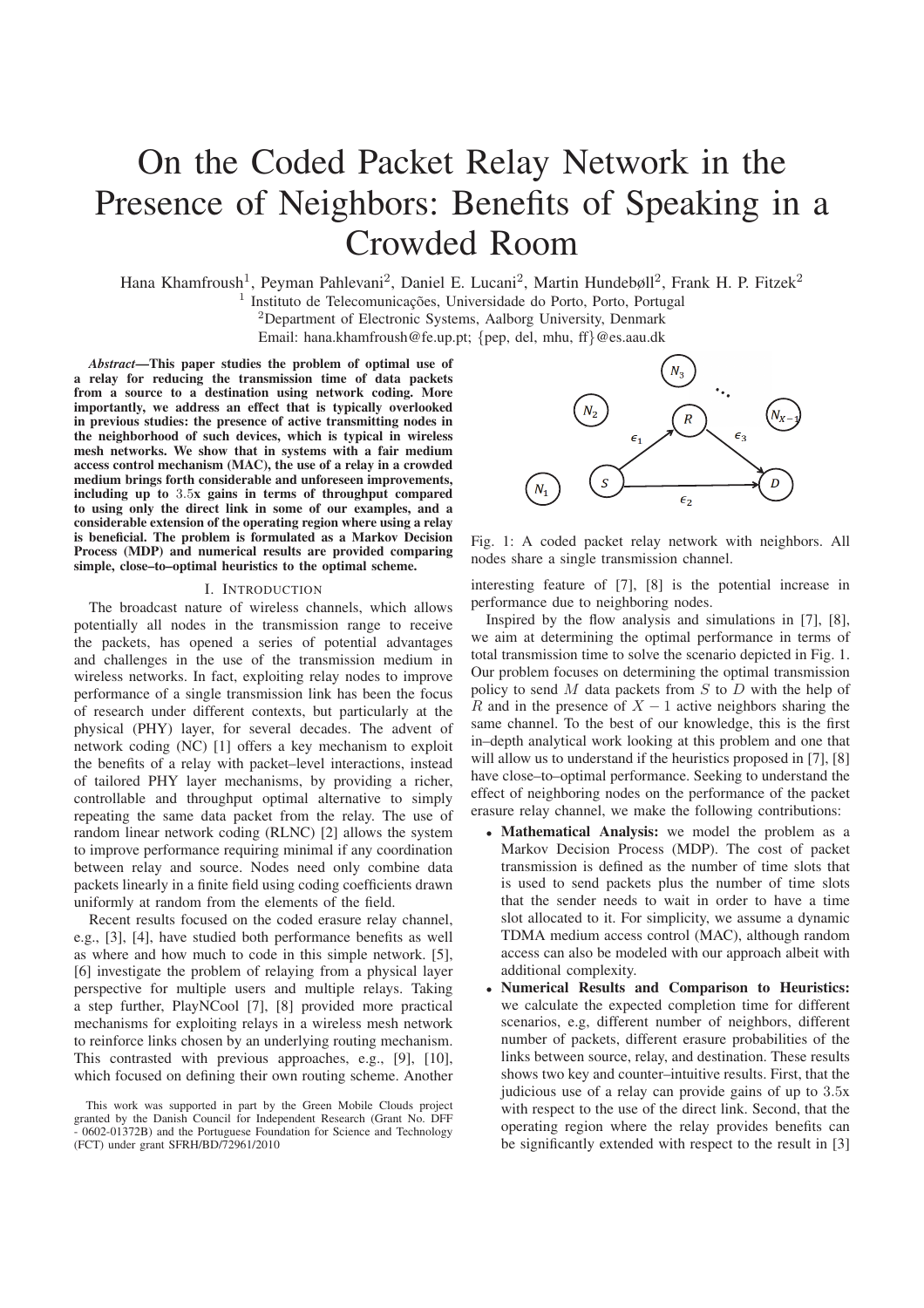when the coded relay network is in the presence of active neighbors. Finally, a comparison between the optimal results obtained by MDP and the simulation results of PlayNCool [7], [8] is provided showing that PlayNCool provides a close–to–optimal solution for many scenarios.

#### II. PROBLEM STATEMENT

We consider a network that consists of one source  $(S)$ , one relay  $(R)$ , and one destination  $(D)$ , in the presence of  $X - 1$  neighbors that also use the same channel to transmit data packets (See Fig. 1). A time–slotted system is assumed with only one transmission per time slot and no collisions. We assume a fair time division multiple access (TDMA) medium access control that allows for immediate dynamic allocation of resources based on the nodes' requirements. This TDMA scheme makes the assignments based on transmission rounds, where each active node can transmit at most one time. We model losses between  $S$ ,  $R$ , and  $D$  as independent, timeinvariant erasure channels, where there is some probability of losing each transmitted packet. The probability of packet loss is given by  $\epsilon_1$ ,  $\epsilon_2$ , and  $\epsilon_3$  for the links from S to R, from  $S$  to  $D$ , and from  $R$  to  $D$ , respectively. The source is assumed to have  $M$  data packets to transmit, namely, packets  $p_1, p_2, ..., p_M$ . When transmitting, the source and the relay send linear combinations of the contents of their buffer following the rules of RLNC. For the source, this means generating coded packets by linear combinations of the M original packets using randomly chosen coding coefficients  $\alpha_{1,k},...,\alpha_{M,k}$ to create the k-th coded packet, i.e.,  $\sum_{i=1}^{M} \alpha_{i,k} p_i$ . The coding coefficients are selected independently and randomly from a Galois field of size q, i.e.,  $GF(q)$ , using a uniform distribution over the elements of the field. For this work, it is assumed that  $q$  is large enough so that any RLNC packet received from the source is independent from previously received packets with very high probability. However, this is not the case for transmissions between  $R$  and  $D$  because they may share common linear combinations.

Assuming that the relay can help the source by transmitting coded packets, when is this beneficial? If the erasure probability of the link between  $S, D, \epsilon_2$ , is larger than the erasure probability of the link between  $R, D, \epsilon_3$ , it is clear that it is beneficial to ask for help. If  $\epsilon_2$  is lower than  $\epsilon_3$ , the potential benefits are not as clear. In fact, [3] showed that  $\epsilon_3 > \epsilon_2$  for the specific case of no neighbors  $(X - 1 = 0)$ , in our case) is optimally solved without a relay. This means that in an isolated environment with no interference the relay should not be used as it is stealing wireless resources from the source. However, the use of a relay may become beneficial in the presence of neighbors (interferers) in the environment. Although the relay may be using resources that could be allocated to the source, it is inherently providing a larger share among all nodes if the MAC distributes resources equally among the nodes. The heuristics proposed in [7] suggest that this improvement is possible, but the gap between the heuristics and the optimal policy is not addressed. Having these questions in mind, we are interested in finding a packet transmission policy that can minimize the total cost of finishing the transmission of  $M$ packets from S to D with/without the help of a relay and in

the presence of  $X - 1$  active neighbors. The cost is defined as the number of active neighbors that use the same channel to transmit plus the number of time slots that we use to transmit packets toward destination.

#### III. OUR MDP SOLUTION TO THE PROBLEM

We model the problem as an MDP. At each time step, the process is in some state s, and the system may choose any action  $\alpha$  that is available in state  $\alpha$ . The process continues in the next time step by randomly moving into a new state s ′ and adding a corresponding cost to the cost of system. For determining the optimal policy, we assume that we have a Genie system (GS) in which the state information of the network is available per time slot and thus, it can help us to choose the best action. In the following, we specify the state, possible actions, and transition probabilities in our model.

## *A. State Definition:*

We define a degree of freedom (DOF) as a linearly independent combination of the original packets. Using this definition, each state is defined by a triplet  $s(i_1, i_2, c)$ , where  $i_1$  is the number of DOF of the received packets at relay,  $R$ ,  $i_2$  is the number of DOF of the received packets at destination  $D$ .  $c$  is the number of DOF of  $R$  and  $D$  combined, i.e., the dimension of the common knowledge between  $R$  and  $D$ .

#### *B. Possible Actions:*

We define actions  $a_1, a_2, a_3, a_4$  as possible ways of transmitting a packet in the network of Fig. 1 as follows.

- Action  $a_1$ : broadcast from S to R, D.
- Action  $a_2$ : unicast from R to D.
- Action  $a_3$ : first, broadcast from S to R, D, then unicast from  $R$  to  $D$  in two consecutive time slots.
- Action  $a_4$ : do not transmit.

#### *C. Transition Probabilities:*

The possible states to which state  $(i_1, i_2, c)$  can transit to with non–zero probability depends on the action that we choose and also the total knowledge ( $K = i_1 + i_2 - c$ ) that is available to both relay and destination at time  $t$ . We define  $I_{x \in X}$  as an indicator function, which is one when  $x \in X$  and zero otherwise. In order to calculate the transition probabilities between different states, we should note that there are two cases where the state of the network does not change, 1) the packet is not received correctly (is erased by the channel), 2) the packet is received correctly but it is not innovative to the set of received packets at destination, in the sense that the received packet is not linearly independent from the previous received packets. The non–zero transition probabilities for 4 possible actions are summarized as follows:

Action  $a_1$  (source broadcast): When the source is broadcasting, there are different possible state transitions. We will explain the more surprising cases, while the rest can be obtained via combinatorial arguments. On the one hand, assuming that the packet is received without erasure at R and  $D$  and depending on the total knowledge that is available to both. If the total knowledge is less than  $M$  and the packet is not erased by any one of the channels, then the common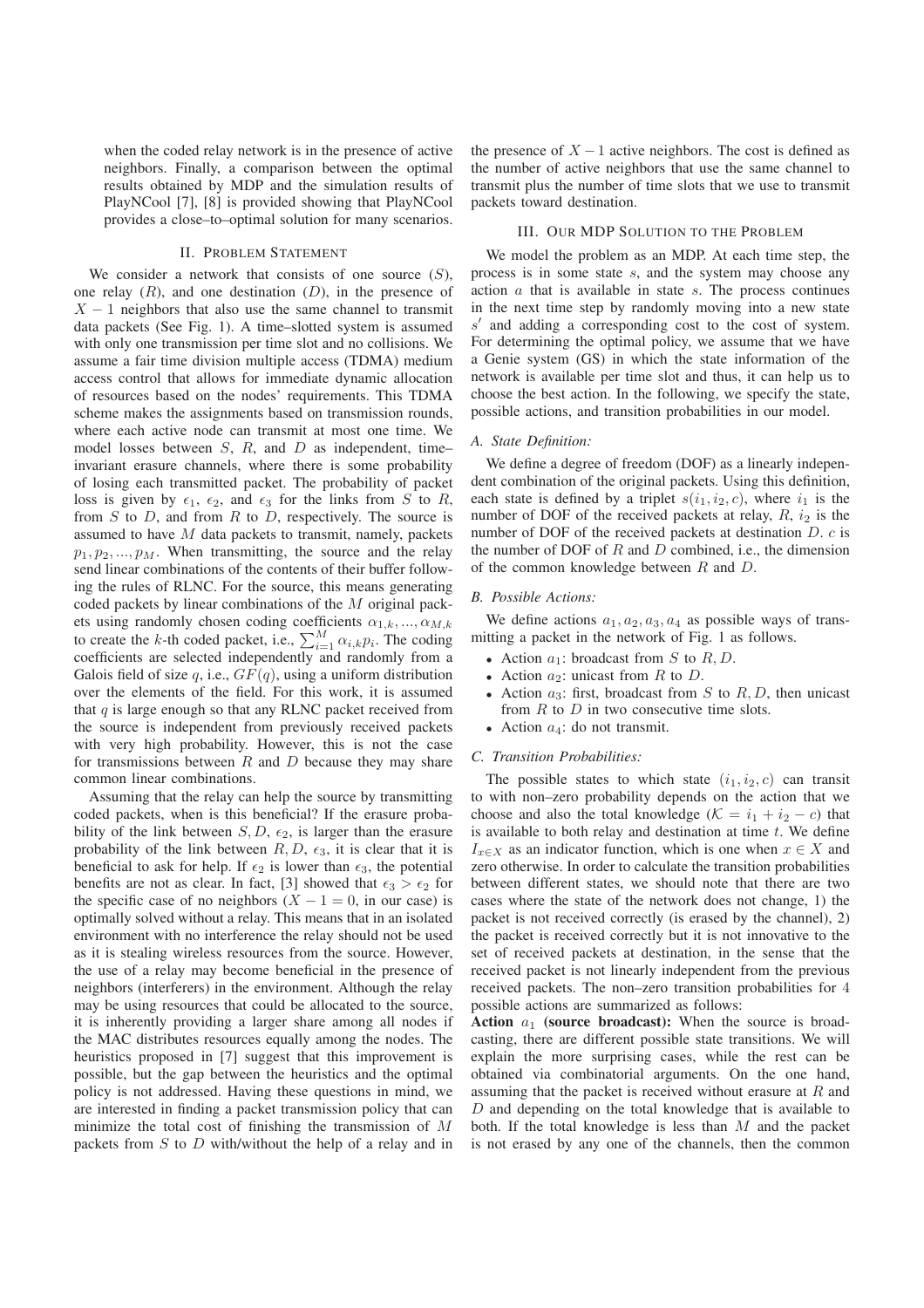knowledge between  $R, D$  is increased by one since both  $R, D$ have received the same packet that is innovative to both of them. If the total knowledge is equal to  $M$  and the packet is not erased, the common knowledge between R, D is increased by two. Let us illustrate this with an example. Assuming that  $M = 3$  and the set of packets received by R and D until now is  $P_1$ ,  $P_3$  and  $P_2 + P_3$ , respectively. The network state is then  $s = (2, 1, 0)$ . Now assume that source broadcasts  $P_1 + P_2 + P_3$ , which adds one DOF to R and D. However, the common knowledge is increased by two and the system then transits to a new state  $s' = (3, 2, 2)$ . On the other hand, if the relay has M DOF, then any new coded packet sent by the source adds one DOF to the destination and increases the common knowledge by one. This is because  $R$  already has all DOF needed to decode the original packets and the common knowledge simply equal to the knowledge at D. We now summarize all possible transitions with non–zero probabilities for source broadcasting as

- If  $K < M$ ,  $i_1 < M$ ,  $i_2 < M$ :  $P_{(i_1,i_2,c)\to(i'_1,i'_2,c')} = \epsilon_1\epsilon_2 \ I_{(i'_1=i_1,i'_2=i_2,c'=c)} + \epsilon_1(1-\epsilon_2)$  $I_{(i_1'=i_1,i_2'=i_2+1,c'=c)} + (1-\epsilon_1)\epsilon_2 \ I_{(i_1'=i_1+1,i_2'=i_2,c'=c)} +$  $(1 - \epsilon_1)(1 - \epsilon_2) I_{(i'_1 = i_1 + 1, i'_2 = i_2 + 1, c' = c + 1)}$ • If  $K = M$ ,  $i_1 < M$ ,  $i_2 < M$ :
	- $P_{(i_1,i_2,c)\to(i'_1,i'_2,c')} = \epsilon_1\epsilon_2 \; I_{(i'_1=i_1,i'_2=i_2,c'=c)} + \epsilon_1(1-\epsilon_2)$  $I_{(i'_1=i_1,i'_2=i_2+1,c' = c+1)} + (1 - \epsilon_1)\epsilon_2 I_{(i'_1=i_1+1,i'_2=i_2,c' = c+1)}$  $+ (1 - \epsilon_1)(1 - \epsilon_2) I_{(i'_1 = i_1 + 1, i'_2 = i_2 + 1, c' = c + 2)}$
- If  $K = M$ ,  $i_1 = M$ ,  $i_2 \neq M$ :

$$
P_{(i_1,i_2,c)\to(i'_1,i'_2,c')} = \epsilon_2 \ I_{(i'_1=i_1,i'_2=i_2,c'=c)} + (1-\epsilon_2)
$$
  

$$
I_{(i'_1=i_1,i'_2=i_2+1,c'=c+1)}.
$$

• If  $i_2 = M: P_{(i_1,i_2,c) \to (i_1,i_2,c)} = 1.$ 

Action  $a_2$  (unicast from R to D): If the number of DOF at R is equal to the common knowledge of  $R, D$ , the relay cannot send a packet to  $D$  that adds one DOF to it. On the other hand, if the number of DOF at  $R$  is greater than the common knowledge, then the packet sent by  $R$  adds one DOF to the set of received packets by  $D$  under our high field size assumption. We summarize the transition probabilities as

• If 
$$
i_2 < M
$$
,  $i_1 > c$ :  
\n
$$
P_{(i_1, i_2, c) \to (i'_1, i'_2, c')} = \epsilon_3 \ I_{(i'_1 = i_1, i'_2 = i_2, c' = c)} + (1 - \epsilon_3)
$$
\n
$$
I_{(i'_1 = i_1, i'_2 = i_2 + 1, c' = c + 1)}
$$

• If  $i_2 < M$ ,  $i_1 = c$  or  $i_2 = M$ :  $P_{(i_1,i_2,c) \rightarrow (i_1,i_2,c)} = 1$ .

Action  $a_3$  (first broadcast, then unicast from R to D): This action includes two consecutive phases and constitutes a combination of  $a_1$  and  $a_2$  occuring in the same transmission round. Starting by state s, first we use broadcast to transit to a new state  $\hat{s}$  with probability  $p_{s\rightarrow \hat{s}}$  and then assuming that the system is in state  $\hat{s}$ , we calculate the transition probability of transition from  $\hat{s}$  to  $s'$  using action  $a_2$  as  $p_{\hat{s}\rightarrow s'}$ . Therefore, the transition probability of going from state  $s$  to state  $s'$ using action  $a_3$  is calculated as  $p_{s \to s'} = p_{s \to s} \times p_{s \to s'}$ . Using combinatorial arguments, the transitions are as follows.

• If 
$$
K < M
$$
,  $c < i_1 < M$ ,  $i_2 < M - 1$ :  
\n
$$
P_{(i_1, i_2, c) \to (i'_1, i'_2, c')} = \epsilon_1 \epsilon_2 \epsilon_3 I_{(i'_1 = i_1, i'_2 = i_2, c' = c)} + \epsilon_1 \epsilon_2 (1 - \epsilon_3) I_{(i'_1 = i_1, i'_2 = i_2 + 1, c' = c + 1)} +
$$
\n
$$
(1 - \epsilon_1) \epsilon_2 \epsilon_3 I_{(i'_1 = i_1 + 1, i'_2 = i_2, c' = c)} +
$$
\n
$$
[(1 - \epsilon_1) \epsilon_2 (1 - \epsilon_3) + (1 - \epsilon_1)(1 - \epsilon_2) \epsilon_3] \times I_{(i'_1 = i_1 + 1, i'_2 = i_2 + 1, c' = c + 1)} + \epsilon_1 (1 - \epsilon_2) \epsilon_3 \times I_{(i'_1 = i_1, i'_2 = i_2 + 1, c' = c)} + \epsilon_1 (1 - \epsilon_2) (1 - \epsilon_3) \times I_{(i'_1 = i_1, i'_2 = i_2 + 2, c' = c + 1)} + (1 - \epsilon_1) (1 - \epsilon_2) \times (1 - \epsilon_3) I_{(i'_1 = i_1 + 1, i'_2 = i_2 + 2, c' = c + 2)}
$$

- If  $K < M$ ,  $c < i_1 < M$ ,  $i_2 = M 1$ :  $P_{(i_1,i_2,c)\to(i'_1,i'_2,c')} = \epsilon_1\epsilon_2\epsilon_3 \; I_{(i'_1=i_1,i'_2=i_2,c'=c)} +$  $\epsilon_1 \epsilon_2 (1 - \epsilon_3) I_{(i'_1 = i_1, i'_2 = i_2 + 1, c' = c + 1)} +$  $(1 - \epsilon_1) \epsilon_2 \epsilon_3 I_{(i'_1 = i_1 + 1, i'_2 = i_2, c' = c)} +$  $[(1 - \epsilon_1)\epsilon_2(1 - \epsilon_3) + (1 - \epsilon_1)(1 - \epsilon_2)] \times$  $I_{(i_1'=i_1+1,i_2'=i_2+1,c'=c+1)} + \epsilon_1(1-\epsilon_2) \times$  $I_{(i'_1=i_1,i'_2=i_2+1,c'=c)}$
- If  $K < M$ ,  $i_1 < M$ ,  $i_2 < M 1$ ,  $i_1 = c$ :  $P_{(i_1,i_2,c)\to(i'_1,i'_2,c')} = \epsilon_1\epsilon_2 \ I_{(i'_1=i_1,i'_2=i_2,c'=c)} +$  $(1 - \epsilon_1) \epsilon_2 \epsilon_3 I_{(i'_1 = i_1 + 1, i'_2 = i_2, c' = c)} +$  $[(1 - \epsilon_1)\epsilon_2(1 - \epsilon_3) + (1 - \epsilon_1)(1 - \epsilon_2)] \times$  $I_{(i_1'=i_1+1,i_2'=i_2+1,c'=c+1)} + \epsilon_1(1-\epsilon_2) \times$  $I_{(i'_1=i_1,i'_2=i_2+1,c'=c)}$
- If  $K < M$ ,  $i_1 < M$ ,  $i_2 = M 1$ ,  $i_1 = c$ :  $P_{(i_1,i_2,c)\to(i'_1,i'_2,c')} = \epsilon_1\epsilon_2 \, I_{(i'_1=i_1,i'_2=i_2,c'=c)} +$  $(1 - \epsilon_1)\epsilon_2 \epsilon_3 \ I_{(i'_1 = i_1 + 1, i'_2 = i_2, c' = c)} +$  $[(1 - \epsilon_1)\epsilon_2(1 - \epsilon_3) + (1 - \epsilon_1)(1 - \epsilon_2)] \times$  $I_{(i_1'=i_1+1,i_2'=i_2+1,c'=c+1)} + \epsilon_1(1-\epsilon_2) \times$  $I_{(i_1'=i_1,i_2'=i_2+1,c'=c)}$
- If  $K = M$ ,  $c + 1 < i_1 < M$ ,  $i_2 < M 1$ :  $P_{(i_1,i_2,c)\to(i'_1,i'_2,c')} = \epsilon_1\epsilon_2\epsilon_3 \; I_{(i'_1=i_1,i'_2=i_2,c'=c)} +$  $\left[\epsilon_1 \epsilon_2 (1 - \epsilon_3) + \epsilon_1 (1 - \epsilon_2) \epsilon_3\right] I_{(i'_1 = i_1, i'_2 = i_2 + 1, c' = c + 1)}$  $\epsilon_1(1-\epsilon_2)(1-\epsilon_3) I_{(i'_1=i_1,i'_2=i_2+2,c'=c+2)} +$  $(1 - \epsilon_1) \epsilon_2 \epsilon_3 I_{(i'_1 = i_1 + 1, i'_2 = i_2, c' = c + 1)} +$  $[(1 - \epsilon_1)\epsilon_2(1 - \epsilon_3) + (1 - \epsilon_1)(1 - \epsilon_2)\epsilon_3] \times$  $I_{(i_1'=i_1+1,i_2'=i_2+1,c'=c+2)} + (1-\epsilon_1)(1-\epsilon_2) \times$  $(1 - \epsilon_3) I_{(i'_1 = i_1 + 1, i'_2 = i_2 + 2, c' = c + 3)}$
- If  $K = M$ ,  $i_1 = M$ ,  $i_2 < M 1$ ,  $i_1 > c + 1$ :  $P_{(i_1,i_2,c)\to(i'_1,i'_2,c')} = \epsilon_2 \epsilon_3 \ I_{(i'_1=i_1,i'_2=i_2,c'=c)} +$  $\left[\epsilon_2(1-\epsilon_3)+(1-\epsilon_2)\epsilon_3\right] I_{(i'_1=i_1,i'_2=i_2+1,c'=c+1)}$  (1)  $(1 - \epsilon_2)(1 - \epsilon_3) I_{(i'_1 = i_1, i'_2 = i_2 + 2, c' = c + 2)}$
- If  $i_2 = M: P_{(i_1,i_2,c) \to (i_1,i_2,c)} = 1$
- If  $K = M$ ,  $i_1 = M$ ,  $i_2 = M 1$ :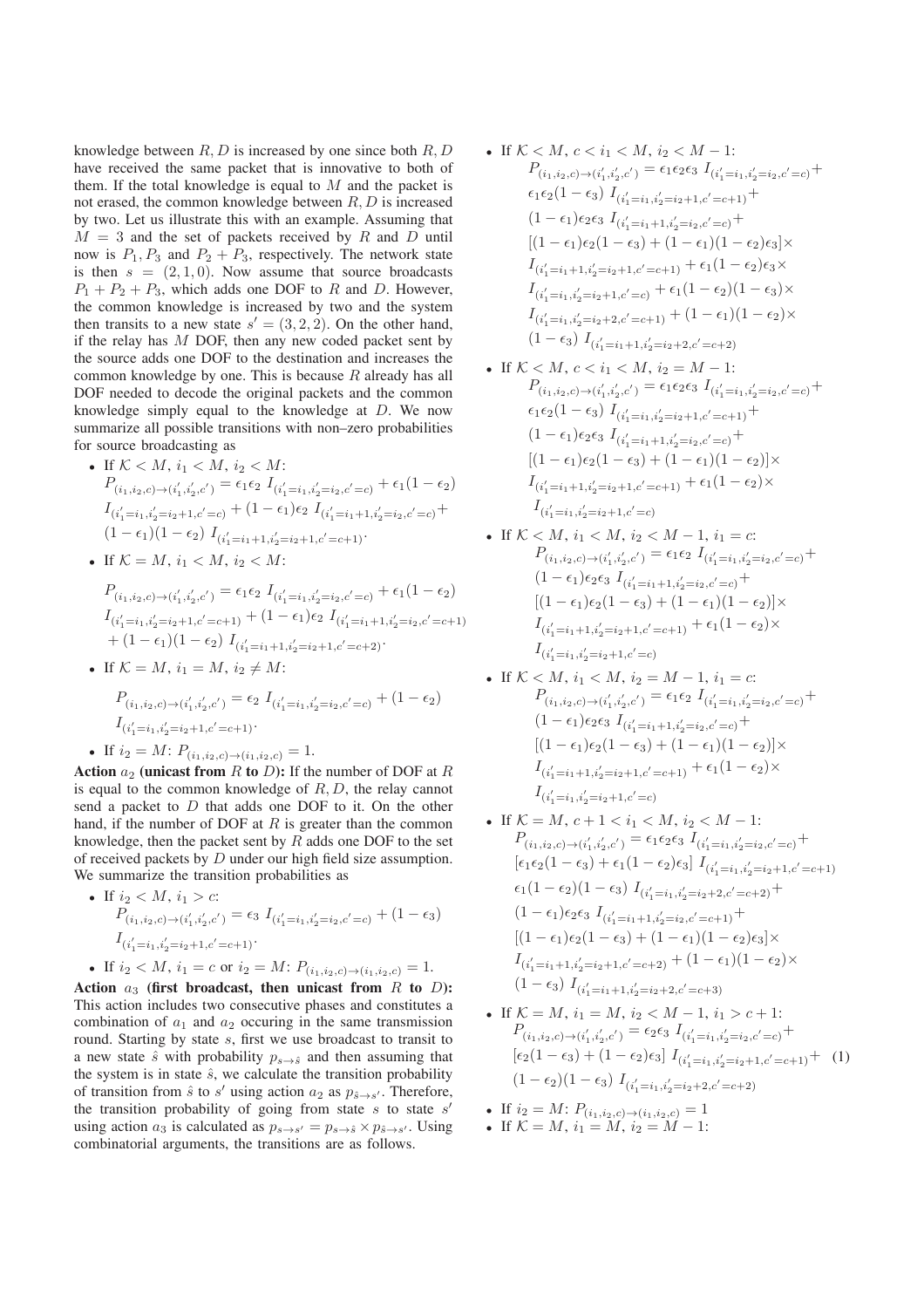$$
P_{(i_1,i_2,c)\to(i'_1,i'_2,c')} = \epsilon_2 \epsilon_3 \ I_{(i'_1=i_1,i'_2=i_2,c'=c)} +
$$
  
\n
$$
[\epsilon_2(1-\epsilon_3)+(1-\epsilon_2)] \ I_{(i'_1=i_1,i'_2=i_2+1,c'=c+1)}
$$
 (2)

• If 
$$
K = M
$$
,  $i_1 = c + 1$ ,  $i_2 = M - 1$ :  
\n
$$
P_{(i_1, i_2, c) \to (i'_1, i'_2, c')} = \epsilon_1 \epsilon_2 \epsilon_3 I_{(i'_1 = i_1, i'_2 = i_2, c' = c)} +
$$
\n
$$
[\epsilon_1 \epsilon_2 (1 - \epsilon_3) + \epsilon_1 (1 - \epsilon_2)] I_{(i'_1 = i_1, i'_2 = i_2 + 1, c' = c + 1)} +
$$
\n
$$
(1 - \epsilon_1) \epsilon_2 \epsilon_3 I_{(i'_1 = i_1 + 1, i'_2 = i_2, c' = c + 1)} +
$$
\n
$$
[(1 - \epsilon_1) \epsilon_2 (1 - \epsilon_3) + (1 - \epsilon_1) (1 - \epsilon_2)] \times I_{(i'_1 = i_1 + 1, i'_2 = i_2 + 1, c' = c + 2)}
$$
\n(3)

# Action  $a_4$  (do not transmit):  $P_{(i_1,i_2,c)\to(i_1,i_2,c)} = 1$ .

## *D. Cost Function*

It is assumed that one transmission is done per time slot. Therefore, every time the source or the relay transmit a packet, they have to wait for  $X - 1$  time slots to get one time slot assigned for them to transmit their packets again. If both S, R transmit in two consecutive time slots, then the number of time slots that is used is  $X + 1$  in that transmission round. On the other hand, if only one transmits the number of slots in a round is X. Fig. 2 shows the cost of actions  $a_1, a_2, a_3$ . This leads to

$$
C(s, a_j, s') = \begin{cases} X, & \forall s \in S \mid s \neq (i_1, M, c), \\ (X + 1), & j \in 1, 2 \\ \mathcal{D}, & \text{for } s = (i_1, M, c), j \in 1, 2, 3, \\ \mathcal{D}, & \forall s \in S \mid s \neq (i_1, M, c), j \in 1, 2, 3, \\ \mathcal{D}, & \forall s \in S \mid s \neq (i_1, M, c), j = 4, \\ 0, & \text{if } s = (i_1, M, c), j = 4, \end{cases}
$$
(4)

where  $C(s, a_j, s')$  is the cost of transition from state s to state  $s'$  by choosing action  $a_j$  and  $S$  is the set of all possible states.  $D$  is an arbitrary large number that is much greater than  $X$ . By defining  $D \gg X$ , we make sure that the MDP does not choose any one of the actions  $a_1, a_2, a_3$  if the system is in the absorbing states,  $s(i_1, M, c)$ , and it chooses action  $a_4$  that has the minimum cost. This leads to stopping the process at the absorbing states. We define a single absorbing state in this case as being composed by a set of states of the form  $(i_1, M, c)$ , where  $i_1$  can change from zero to  $M$ .

#### *E. Optimization Algorithm*

We use the value iteration algorithm (Bellman equations) [11] to solve the optimization problem and to minimize the total cost of the transmission of  $M$  packets. A value function is defined as  $V_t : S \to R^+$  that associates to each state s a lower bound on the minimal total cost  $V^*(s)$  that should be paid starting from that state. We can summarize the steps to find an optimal policy as

$$
V_0(s) = 0, \ \forall s \in S, V_{t+1}(s) \leftarrow \min_a E(C(s, a, s') + \zeta V_t(s')),
$$
 (5)

where  $E(X)$  shows the expected value of X. This will iterate until the condition  $\max_{s} |V_{t+1}(s) - V_t(s)| < \delta$  is satisfied. t represents the iteration number and  $\zeta \in (0,1]$  is called discount factor and used to make sure that the equation converges when t goes to infinity and  $\delta$  has a very small value greater than zero (e.g. 0.01).



Fig. 2: Cost (required time slots) of three key actions

## IV. NUMERICAL RESULTS

## *A. Comparison Schemes*

We use two schemes to compare the performance of the relay approaches, namely, the MDP solution and the PlayN-Cool heuristic [7], [8], with the performance of a non–relay approach in the presence of active neighbors and using RLNC. We also compare the heuristic to the MDP solution to assess its performance compared to the optimal approach.

*1) MDP:* The MDP scheme is the optimal solution to the problem that we have discussed before and is computed as discussed in Section III.

*2) PlayNCool:* The PlayNCool scheme uses a simple heuristic to transmit packets opportunistically. The source starts broadcasting until the relay receives a reasonable number of the DOF (but not enough to decode) before it starts to send. When the relay starts sending, it will also listen to transmissions from the source to gather additional DOF. Both relay and source transmit RLNC packets until the destination receives enough DOF to decode. The number of broadcast transmissions before relay starts sending,  $r$ , depends on the erasure probabilities of the channels. This means that the relay makes decisions based only on knowledge of its own state and channel statistics, but not on the receiver state. If the relay is close to source and far from destination, i.e.,  $(1 - \epsilon_1) \times \epsilon_2 > 1 - \epsilon_3$ , r is calculated as  $r = \frac{1}{(1 - \epsilon_1)\epsilon_2}$ . If the relay is closer to destination, i.e.,  $(1 - \epsilon_1) \times \epsilon_2 \leq 1 - \epsilon_3$ , the number of transmissions before relay starts sending is calculated as [7]:

$$
r = \frac{-M.C(\epsilon_1, \epsilon_2, \epsilon_3)}{D(\epsilon_1, \epsilon_2, \epsilon_3) - (1 - \epsilon_2).C(\epsilon_1, \epsilon_2, \epsilon_3)},
$$
(6)

where  $C(\epsilon_1, \epsilon_2, \epsilon_3) = (-1+\epsilon_3+\epsilon_2-\epsilon_1 \cdot \epsilon_2)$  and  $D(\epsilon_1, \epsilon_2, \epsilon_3) =$  $(2-\epsilon_2-\epsilon_3).(\epsilon_2-\epsilon_1.\epsilon_2).$ 

#### *B. Comparison Scenarios*

We use the C++ KODO library [12] to simulate the PlayN-Cool protocol and compare it with the optimal MDP solution. We consider three scenarios to analyze the effect of different parameters of the network on the gain of coded packet relay networks: a)  $M, X$  are fixed while  $\epsilon_i$  is varied, b)  $\epsilon_i$  and M are fixed while X is varied, and c)  $\epsilon_i$ , X are fixed while M is varied. The gain in the presence of  $X - 1$  active neighbors is defined as the completion time of sending M packets from S to  $D$  without relay  $(CT_{WR})$  divided by the completion time of a relay approach  $(CT_R)$  that is calculated by simulation or the MDP solution:

$$
Gain = \frac{CT_{WR}}{CT_{R}}.\tag{7}
$$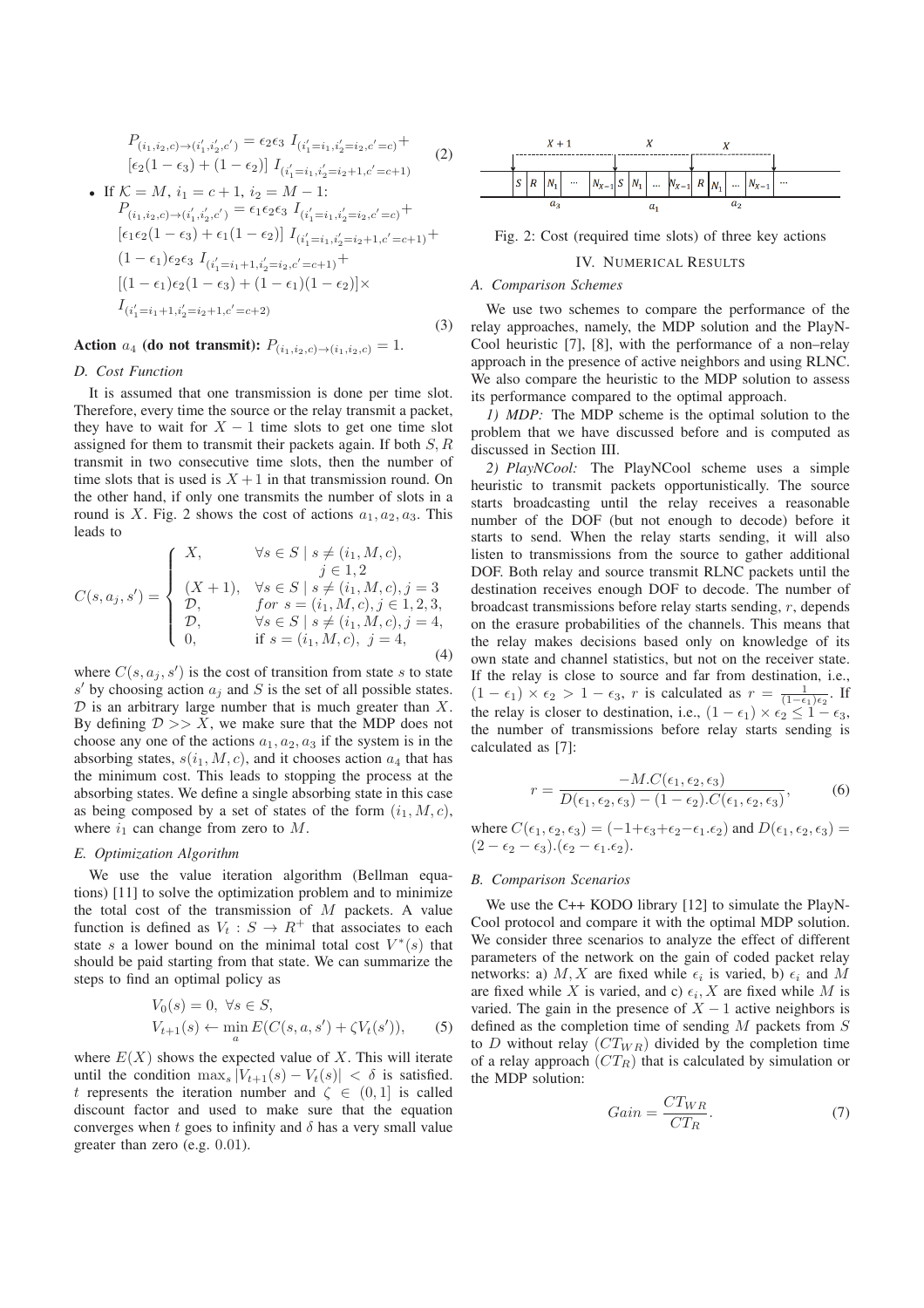

Fig. 3: Comparison between MDP, and PlayNCool simulation for  $\epsilon_1 = 0.2$ ,  $\epsilon_3 = 0.8$ ,  $M = 10$  and different number of active neighbors



Fig. 4: The map of possible area of getting benefit of using relay for  $\epsilon_1 = 0.2, \overline{M} = 10$  and different values of  $\epsilon_2, \epsilon_3, X$ : pairs of  $(\epsilon_2, \epsilon_3)$  under the curve of X provide gain > 1, i.e., there is a gain of using the relay

*1) The effect of erasure probabilities:* We investigate different scenarios to validate our claim that a *crowded room* (i.e., active neighbors) allows the relay to provide additional benefits. First, we consider the case where the erasure probability of the channel between  $R$  and  $D$  is more than the erasure probability of channel between  $S$  and  $D$ , which was shown in [3] to require no relay to achieve optimal performance (no other active nodes). Fig. 3 illustrates that the use of the relay can be beneficial if there are active neighboring nodes in the system. This corresponds to cases with a gain larger than 1. The MDP solution demonstrates that even a small number of neighbors is sufficient to make the use of a relay attractive.

Fig. 3 also shows that PlayNCool does not provide a good solution for this region until there is a large number of active nodes, suggesting that improvements are needed in the heuristics of [7], [8]. However, when enough neighboring nodes are active the performance of PlayNCool comes closer to the performance of optimal MDP solution. Fig. 3 shows that even a poor link between R and D ( $\epsilon_3 = 0.8$  in this case) can help in decreasing the time to complete the transmission of  $M = 10$  packets by around 40 %.

In order to have a better understanding of the effect between neighboring nodes in the usefulness of a relay, we illustrate the operating region where the relay provides benefits. This useful operating region for the erasure probabilities of the links between  $S, D(\epsilon_2)$  and  $R, D(\epsilon_3)$  is defined for each X value as the area under the curve (pointed by an arrow) in Fig. 4. In other words, the relay provides gains for pairs of  $(\epsilon_2, \epsilon_3)$ that are located under the curve for each  $X$ . The curves were calculated using the MDP solution for  $X = 1, 2, 4, 6, 8, 10$  and different pairs ( $\epsilon_2, \epsilon_3$ ). Fig. 4 for the case of  $X = 1$ , which is the same as having no neighbors in the network, confirms the result in [3]. That is, if  $\epsilon_2 < \epsilon_3$  there is no gain of using relay. By increasing the number of active neighbors, we increase the region where we get benefits of using a relay. Even a single neighbor, i.e.,  $X = 2$ , provides a significant increase in the useful operating region. For  $X = 10$ , essentially any pair  $(\epsilon_2, \epsilon_3)$  benefits of using a relay, as shown in Fig. 4. Finer grained results can be computed using a larger number of points, but the key result still holds: the presence of neighbors makes the relay useful in a wider range of channel conditions.

Second, we consider the case where the link between  $R, D$ is better than the link between S, D. We assume that  $\epsilon_2 = 0.8$ and there are  $X - 1 = 5$  active neighbors in the network. Fig. 5 shows a similar experiment for the case where  $\epsilon_3 = 0.3$ and  $\epsilon_1$  is changed for both  $M = 10$  and  $M = 30$  packets. Fig. 5 shows that by increasing the erasure probability of the channel between  $R, D$ , the gain of relay approaches decreases but it is still greater than one. This means that even if the channel between  $R$  and  $D$  is not substantially better than the one between  $S$  to  $D$ , the presence of active neighbors makes the use of a relay beneficial to speed up the packet transmission process. Also, Fig. 5 shows that by increasing the value of M, the gap between the gain calculated by the MDP and the simulation is decreased. This is explained because PlayNCool assumes that  $R$  is always sending innovative packets to  $D$ , while this is not always true as we have shown in the MDP analysis. By increasing the number of packets, the probability of sending innovative packets increases and therefore, the performance of PlayNCool is closer to the MDP solution.